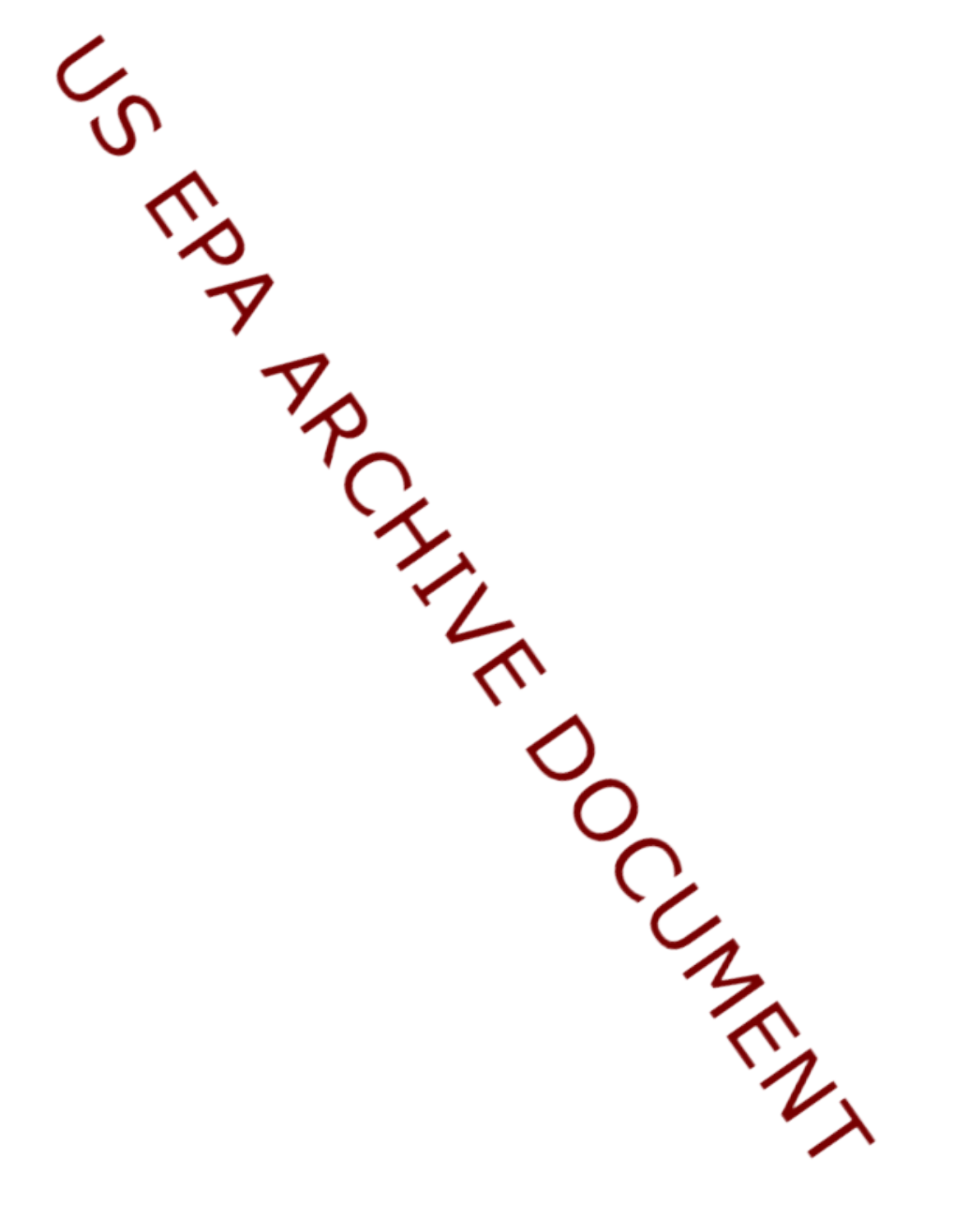# **Consumer Factsheet on: BERYLLIUM**

[List of Contaminants](http://www.epa.gov/safewater/hfacts.html) 

 As part of the Drinking Water and Health pages, this fact sheet is part of a larger publication: **National Primary Drinking Water Regulations** 

 States Environmental Protection Agency (EPA). This is a factsheet about a chemical that may be found in some public or private drinking water supplies. It may cause health problems if found in amounts greater than the health standard set by the United

## **What is Beryllium and how is it used?**

 Beryllium is a metal found in natural deposits as ores containing other elements, and in some precious stones such as emeralds and aquamarine. The greatest use of beryllium is in making metal alloys for nuclear reactors and the aerospace industry.

# **Why is Beryllium being regulated?**

In 1974, Congress passed the Safe Drinking Water Act. This law requires EPA to determine safe levels of chemicals in drinking water which do or may cause health problems These non-enforceable levels, based solely on possible health risks and exposure, are called Maximum Contaminant Level Goals.

 protection would not cause any of the potential health problems described below. The MCLG for beryllium has been set at 4 parts per billion (ppb) because EPA believes this level of

 Based on this MCLG, EPA has set an enforceable standard called a Maximum Contaminant Level (MCL). MCLs are set as close to the MCLGs as possible, considering the ability of public water systems to detect and remove contaminants using suitable treatment technologies.

 should it occur in drinking water. The MCL has also been set at 4 ppb because EPA believes, given present technology and resources, this is the lowest level to which water systems can reasonably be required to remove this contaminant

These drinking water standards and the regulations for ensuring these standards are met, are called National Primary Drinking Water Regulations. All public water supplies must abide by these regulations.

## **What are the health effects?**

 Short-term: EPA has found barium to potentially cause the following health effects when people are inhaled; less toxic in drinking water. exposed to it at levels above the MCL for relatively short periods of time: inflammation of the lungs when

 above the MCL: damage to bones and lungs; cancer. Long-term: Beryllium has the potential to cause the following effects from a lifetime exposure at levels

# **How much Beryllium is produced and released to the environment?**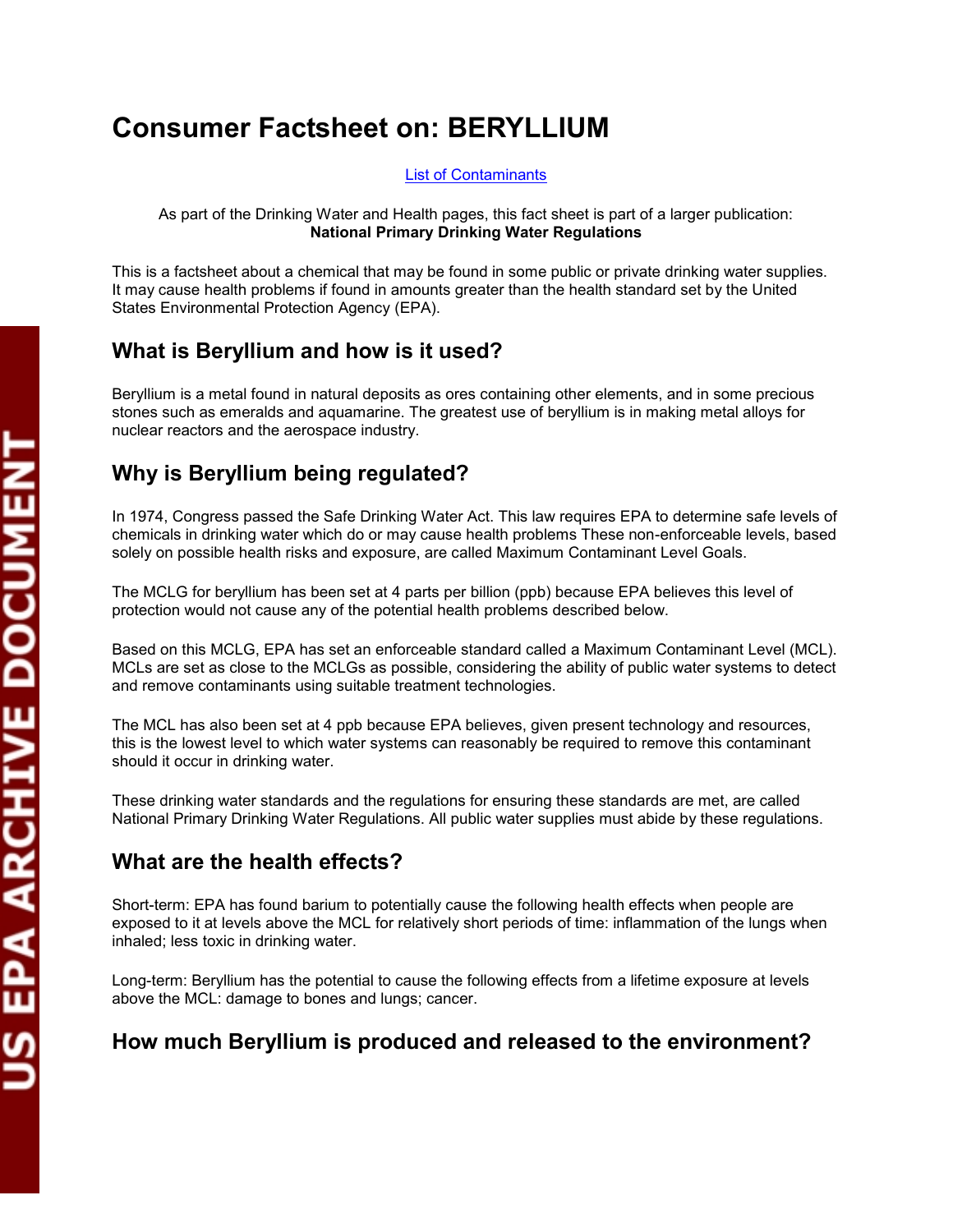Production of beryllium metal was 490,000 lbs. in 1986. It is released principally in the smoke stacks and ash wastes of power plants which burn coal. It is also found in discharges from other industrial and municipal operations. Rocket exhaust products also consist of various beryllium compounds.

 From 1987 to 1993, according to the Toxics Release Inventory beryllium releases to land and water totaled over 340,000 lbs. These releases were primarily from copper rolling and drawing industries which use it as a hardener in alloys. The largest releases occurred in Pennsylvania and Ohio.

# **What happens to Beryllium when it is released to the environment?**

 compounds into surface waters is not likely to be in a soluble form. Very little is known about what happens to beryllium compounds when released to the environment. It appears unlikely to leach to ground water when released to land. Erosion or runoff of beryllium

#### **How will Beryllium be detected in and removed from my drinking water?**

 The regulation for beryllium became effective in 1994. Between 1993 and 1995, EPA required your water it is present above this level, the system must continue to monitor this contaminant every 3 months. supplier to collect water samples once and analyze them to find out if beryllium is present above 4 ppb. If

If contaminant levels are found to be consistently above the MCL, your water supplier must take steps to reduce the amount of beryllium so that it is consistently below that level. The following treatment methods have been approved by EPA for removing beryllium: Activated Alumina, Coagulation/filtration, Ion Exchange, Lime Softening, Reverse Osmosis.

## **How will I know if Beryllium is in my drinking water?**

If the levels of beryllium exceed the MCL, the system must notify the public via newspapers, radio, TV and other means. Additional actions, such as providing alternative drinking water supplies, may be required to prevent serious risks to public health.

 States Environmental Protection Agency (EPA). This is a factsheet about a chemical that may be found in some public or private drinking water supplies. It may cause health problems if found in amounts greater than the health standard set by the United

## **Drinking Water Standards:**

MCLG: 4 ppb

MCL: 4 ppb

#### **Beryllium Releases to Water and Land, 1987 to 1993 (in pounds):**

|               | Water | Land    |
|---------------|-------|---------|
| <b>TOTALS</b> | 1.314 | 341,721 |